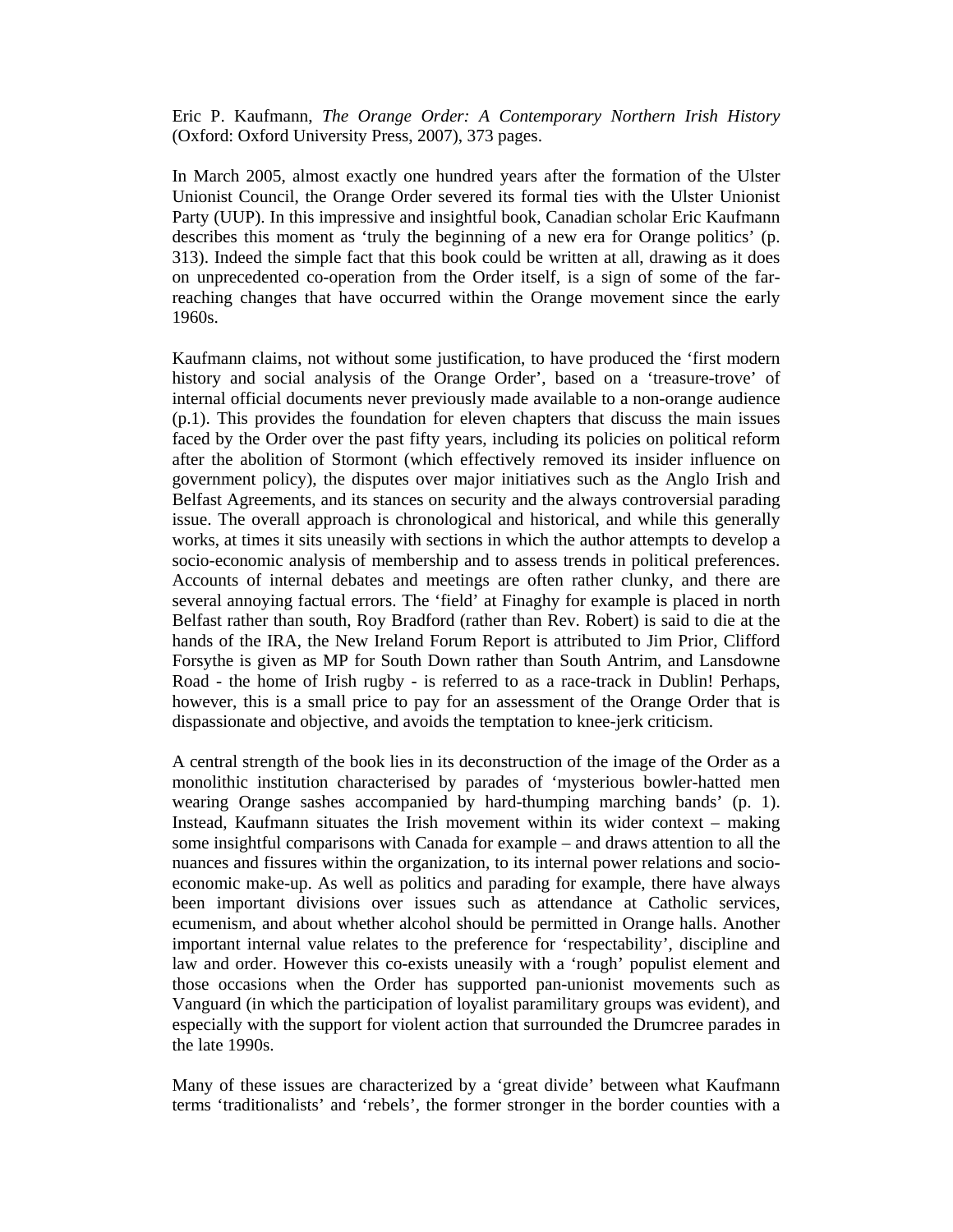predominance of members from the Church of Ireland, the latter in Antrim and Belfast where there is a more nonconformist streak. This cleavage manifested itself in the internal divisions over parading. So in 1995 a group of militants banded together in the 'Spirit of Drumcree' (SOD) to demand stronger action against the re-routing of parades, no negotiations with nationalist residents' groups, an end to the link with the UUP, and internal structural reforms to strengthen further the influence of the grassroots. In this it was opposed by clergy-led traditionalists in the Education Committee who adopted a more pragmatic approach and worked to improve the Order's external image. Although relatively short-lived, SOD was the harbinger of important structural changes, and also played a crucial role in stiffening the sinews of the Order against compromise with either nationalists or the British government in the wake of the Belfast Agreement.

A core element of Kaufmann's thesis is that general trends promoting the modernization of society have had a crucial impact on the Orange Order. He argues for example that major social changes have contributed to a levelling of status hierarchies, manifested initially in the emergence of popular challenges to a dominant elite closely linked to traditional political unionism - not only from outsider figures such as Paisley but also with the accession of 'populists' such as James Molyneaux and Rev. Martin Smyth to positions of authority within the Order. Crucially important is Kaufmann's grounding of the Orange Order within an organizational framework that sees it as an 'agent of "bonding" social capital' (p. 7). Drawing on the work of Robert Putnam and others – indeed it is instructive that the Grand Lodge invited Putnam to address it in 2005 – he develops the important argument that the Order is an association like any other, a dynamic entity that must compete with other outlets for leisure time and social interaction. In this context the most pressing concern is a long-term trend decline in membership from around 70,000 in the late 1950s, albeit punctuated by upsurges at times of political crisis. For Kaufmann however, the explanation has more to do with social change than politics. This is highlighted in the fascinating claim that the most important correlate of Orange membership decline is the expansion of the roads network rather than traditional variables such as class and employment. Indeed 'whatever way the data are sliced, the most important determinants of membership are anchored in less sexy socio-economic trends related to geographic mobility and changing cultural practices' (p. 284). So there is a notable urban/rural divide, with urbanites more likely to leave the Order than those in rural areas where there are fewer alternative opportunities for social engagement.

Although essentially a conservative body, the Order has had to adapt in the face of such social change; indeed Kaufmann argues that the story of the Order in the second half of the twentieth century is one of 'continuity and adaptation' (p. 314). Prompted by the crisis around Drumcree, it has paid greater attention to its public image and also has begun to re-articulate its preferences in the language of equality, multiculturalism and human rights rather than tradition. Indeed media training, PR, cultural exhibits and tourist promotion are 'increasingly part of the Orange lexicon' (p. 314). This of course raises the fundamental question: what is the future for the Orange Order? In the final pages of the book, Kaufmann speculates that even if the political situation normalises, the Order 'will continue to have a cultural role as custodian of the Ulster Protestant collective memory' (p. 319). However given that he accurately locates the Orange Order as a core pillar of 'no' unionism, it is unfortunate that the seismic shift that saw the DUP and Sinn Féin agree to form a power-sharing